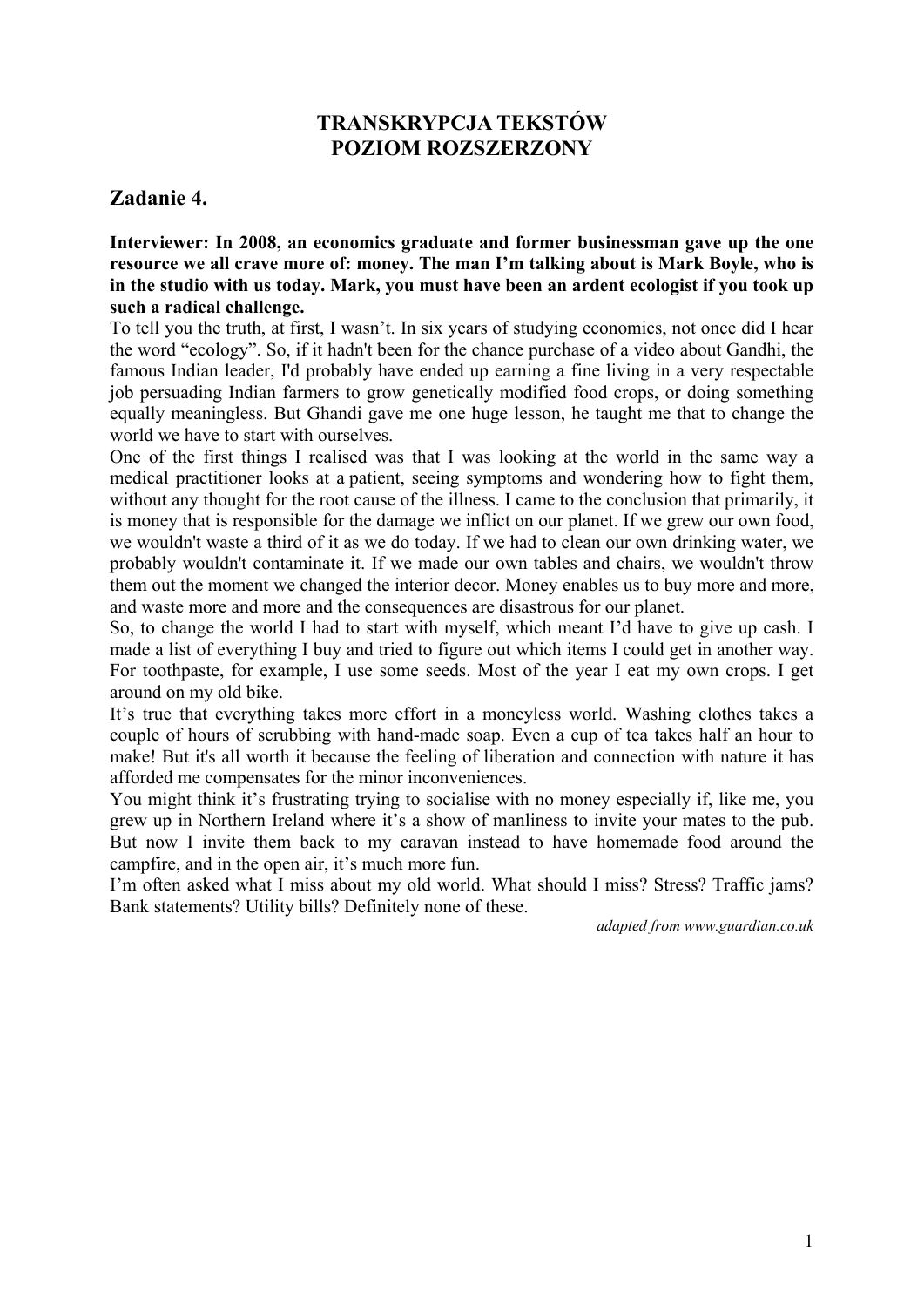# **Zadanie 5.**

*In our weekly vox pop, we asked the public to share their thoughts on the latest changes in the music business. Here's what they said.* 

### **Speaker 1**

In my opinion the future will revolve around finding innovative ways to use music, especially on the web. One example is music games – it's an exciting new concept that is likely to catch on because it's much more interactive than just listening to music. That's the direction the music industry should follow and not just here but in other countries as well. People want to be more involved with music online and the IT experts working for music companies will surely come up with some imaginative solutions.

## **Speaker 2**

I believe the first step to making money from music is to ensure the current copyright laws are enforced. Many countries, including ours, have got a perfectly good copyright system in place. The law is there, the whole idea's just to execute it successfully. And if the law is upheld, then I think downloading will become less of an issue and the opportunities for the future of the music business are enormous. I think we've got a great future as an industry, as long as the government has got the strength to step up and support copyright.

## **Speaker 3**

People pay for mobile phones, broadband internet and cable TV, so why not music? I feel the subscription model is the way forward for the music industry. Companies have to make use of the current eagerness of those who want to enjoy their favorite tunes to accept some expense. Then there will be no need to punish people for illegal copying. I really don't think many people would protest against a moderate fee.

### **Speaker 4**

A number of governments have introduced a system of fees on recording mediums like blank CDs and similar items. The money obtained from selling the items is used to finance musicians and songwriters for the money lost as a result of copying. If such a law works there, why don't we adopt such regulations here? I suppose what's good for people abroad, might be good for us, too.

### **Speaker 5**

I think 95% of music that's downloaded illegally could be turned into music that's downloaded by legal means if we take the right steps. Instead of cutting people off from the Internet, it would be better to send the worst offenders into studios for a week to do community service. There, they would see how difficult and tiresome the process of making music is. I'm sure after such a lesson, they wouldn't even consider stealing music again.

*adapted from www.whatprice.co.uk*